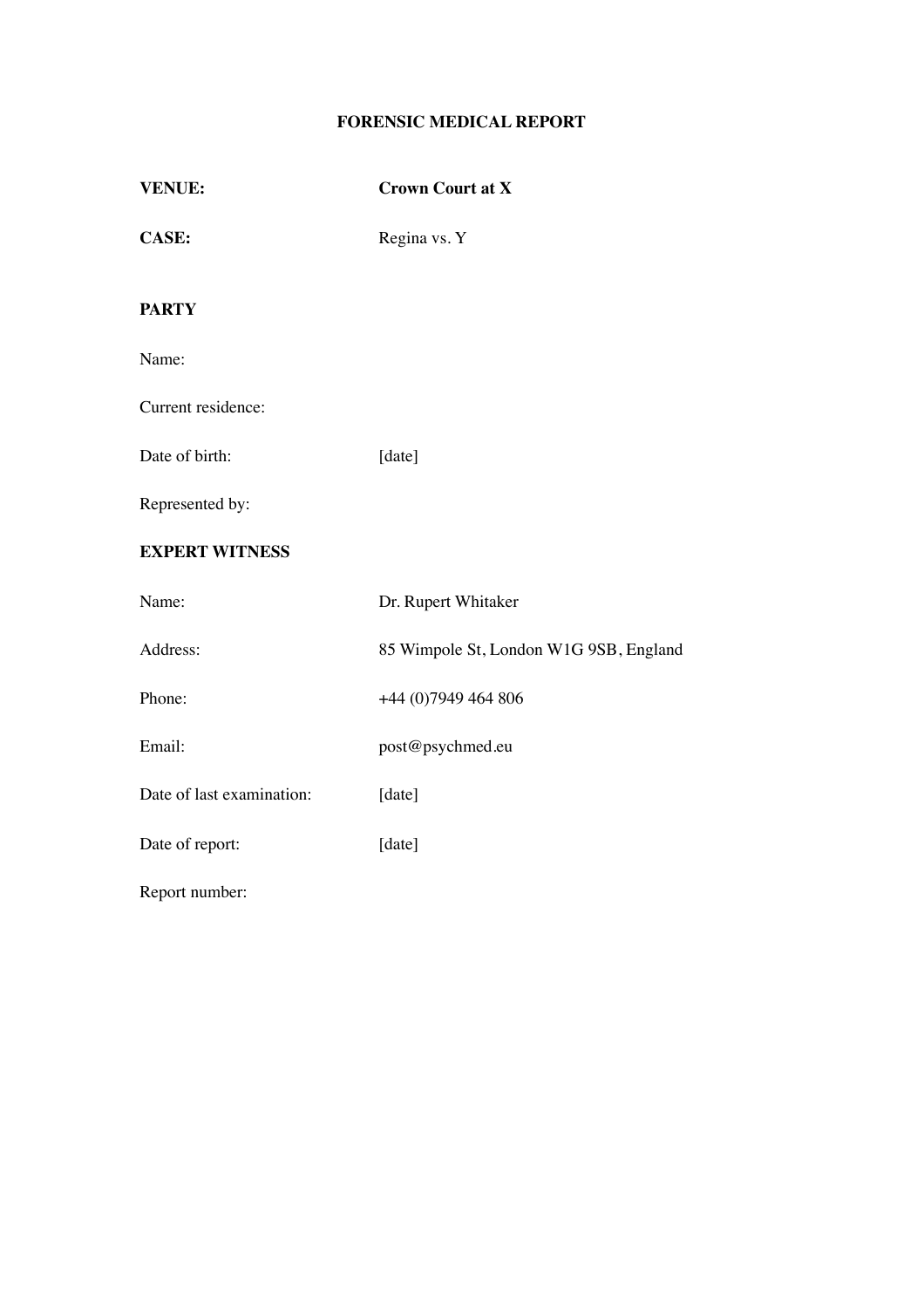# **TABLE OF CONTENTS [original pagination]**

|    | Front-page                                    |                                      |           |
|----|-----------------------------------------------|--------------------------------------|-----------|
|    | Table of Contents                             |                                      | p.2       |
|    | <b>Expert's Qualifications and Experience</b> |                                      | pp. 3-4   |
| 1. | Instructions                                  |                                      | p. 5      |
| 2. | <b>Summary of Opinion</b>                     |                                      | p. 5      |
| 3. | Basis of the report                           |                                      |           |
|    | 3.1.                                          | Documentation and other evidence     | pp. 5-6   |
|    | 3.2.                                          | Clinical and psychometric assessment | pp. 6-10  |
| 4. | Opinion:                                      |                                      |           |
|    | 4.1.                                          | Intelligence                         | pp. 10-11 |
|    | 4.2.                                          | <b>Adaptive Behaviours</b>           | pp. 11-12 |
|    | 4.3.                                          | Intellectual / Learning-Disability   | p. 12     |
|    | 4.4.                                          | Suggestibility                       | pp. 12-13 |
|    | 4.5.                                          | Fitness to Plead                     | p. 13     |
|    | 4.6.                                          | Achieving Best Evidence              | p. 14     |
| 5. | References                                    |                                      | p. 15     |
|    | Appendix:                                     |                                      |           |
| 1. | Declaration and Statement of Truth            |                                      | p. 16     |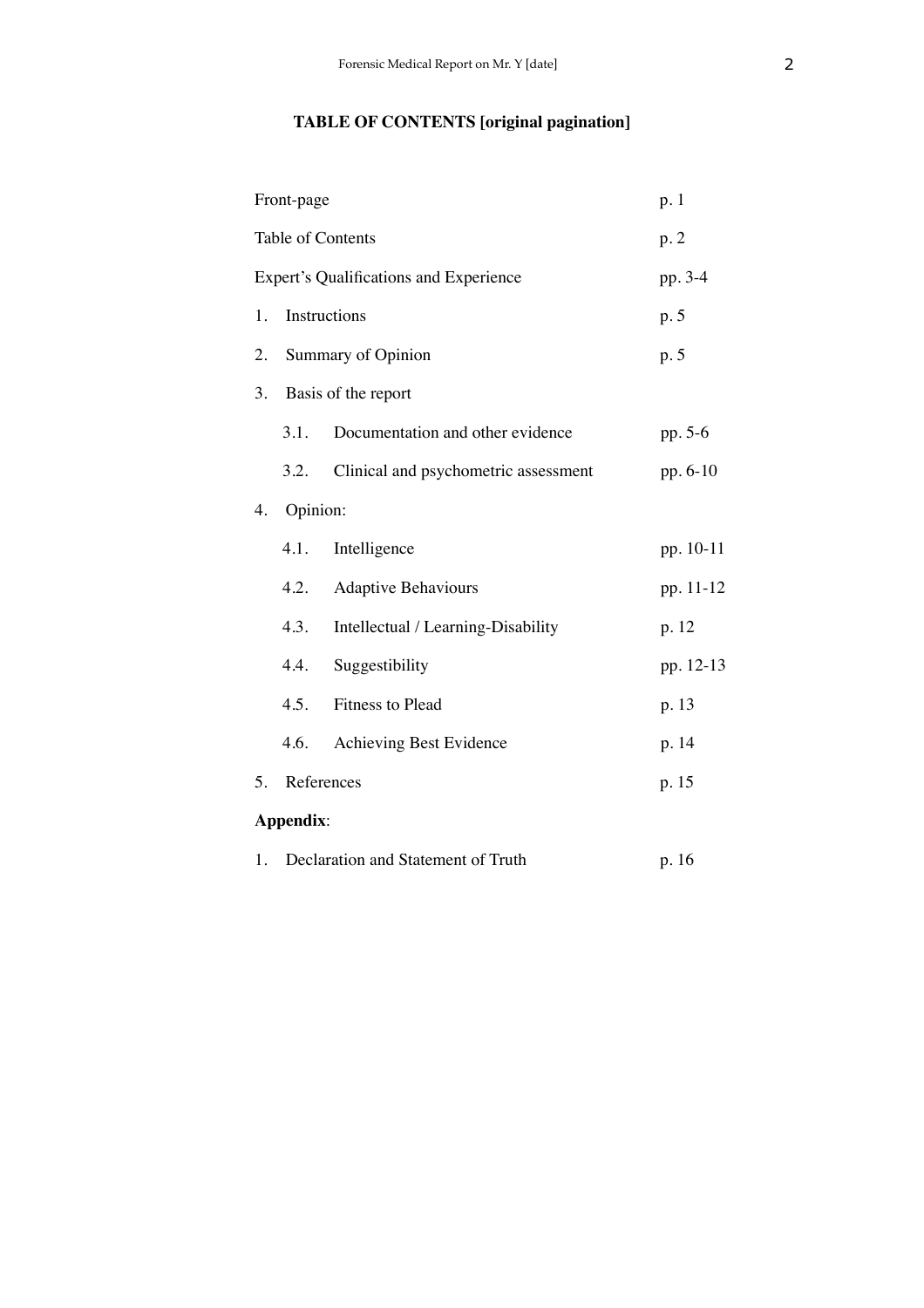### **EXPERT'S QUALIFICATIONS AND EXPERIENCE**

**—————————**

# **1. INSTRUCTIONS**

1.1. I was instructed to assess Mr. Y's fitness to plead, learning-ability, and his suggestibility, and to make recommendations to the court about appropriate questioning, attention-spans, and approaches to crossexamination.

### **2. SUMMARY OF OPINION**

- 2.1. Mr. Y has a mild-to-moderate intellectual disability, notably affecting his memory, calculation, understanding of time, and ability to read and write. His overall "IQ" is estimated to be between 51 and 59, which constitutes the lower end of mild intellectual disability, although some aspects of his intelligence are lower and some higher; none is in the normal range.
- 2.2. Mr. Y constitutes a party "finding it difficult to deal with abstract concepts relating to the past, present and future" and in "understanding questions where the content or form is complex or abstract", as specified in the Ministry of Justice's "Registered Intermediary Procedural Guidance Manual (2015; p.26, §3.22). Based on these specifications and on the Pritchard criteria of fitness to plead, Mr. Y would be fit to plead conditional upon his receiving assistance in communication through the use of an intermediary; based on the Pritchard criteria also, this intermediary would be required for conference and the whole trial.
- 2.3. The services of an intermediary would focus primarily on receptive and expressive communication and would be best specified by an intermediary-service such as Z, focusing on the needs of vulnerable defendants.
- 2.4. Mr. Y does not appear to be particularly suggestible or inappropriately compliant under questioning. He has a normal attention-span, despite a reduced ability to understand what he is attending to.
- 2.5. Based on the finding of intellectual disability and despite the estimation of his conditional fitness to plead (based solely on clinical opinion), it might be juridically prudent to use an assessment of fitness to plead that is specifically designed for people with intellectual disability (Everington and Luckasson, 1992). The Court might find it helpful to have a complete assessment of learning-disability, focusing on Mr. Y's academic skills (reading, writing, etc.) and/or the specific nature of his cognitive / neuropsychological deficits. I defer to counsel's and the Court's opinion on this, if any.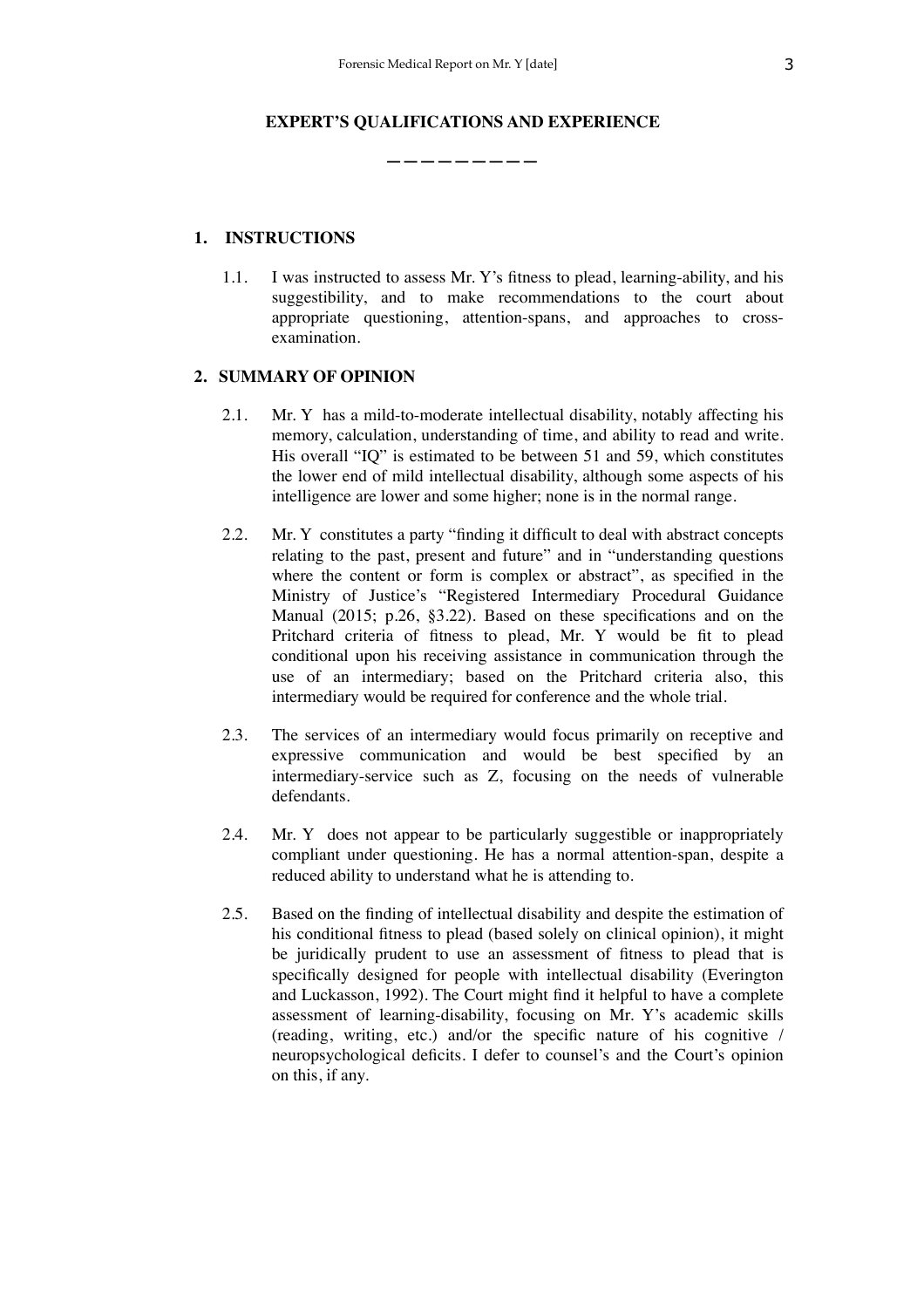#### **3. BASIS OF THE REPORT**

#### **3.1. Documentation and other evidence relied on**

- 3.1.1. First statement of Mr. Y: Background and Initial Response
- 3.1.2. MG5 Form
- 3.1.3. Exhibits J1 to J230
- 3.1.4. Advice on expert, from Mr. Q, representing solicitor.

#### **3.2. Clinical and psychometric assessment**

- 3.2.1. I assessed Mr. Y over a period of 2.5 hours on [date]; he was late for the appointment, which he reports as characteristic of him, and so we were limited in what we were able to achieve in the assessment.
- 3.2.2. **Fitness to plead**: Due to his lateness, I was not able to administer the ECST-R ("Evaluation of Competency to Stand Trial - Revised"), which is a semistructured interview designed to assess dimensions of competency to stand trial (fitness to plead) that addresses both American and British criteria. However, it is feasible to estimate his fitness to plead, which I have done based on the criteria below and the other evidence gathered through assessment.
- 3.2.3. **Intellectual functioning**: In order to assess this, I used the Reynolds Intellectual Assessment Scales, Second Edition (RIAS-2; Reynolds and Kamphaus, 2015):
	- 3.2.3.1. The RIAS-2 is an individually administered test of intelligence, standardised on a scientifically derived sample of 2,154 individuals, normed for individuals between the ages of 3 and 94 years, and is a widely used and accepted test used in the determination of intellectual functioning and disability. While it is a relatively rapid assessment, it provides the same level of useful information as provided by tests that are two or three times its length.
	- 3.2.3.2. The RIAS-2 contains several individual tests of intellectual problem solving and reasoning ability that are combined to form a Verbal Intelligence Index (VIX) and a Nonverbal Intelligence Index (NIX). The subtests that compose the VIX assess verbal reasoning ability along with the ability to access and apply prior learning in solving language-related tasks. Although labeled the Verbal Intelligence Index, the VIX also is a reasonable approximation of crystallised intelligence. The NIX comprises subtests that assess nonverbal reasoning and spatial ability. Although labeled the Nonverbal Intelligence Index, the NIX also provides a reasonable approximation of fluid intelligence.
	- 3.2.3.3. These two indices of intellectual functioning are then combined to form an overall Composite Intelligence Index (CIX). By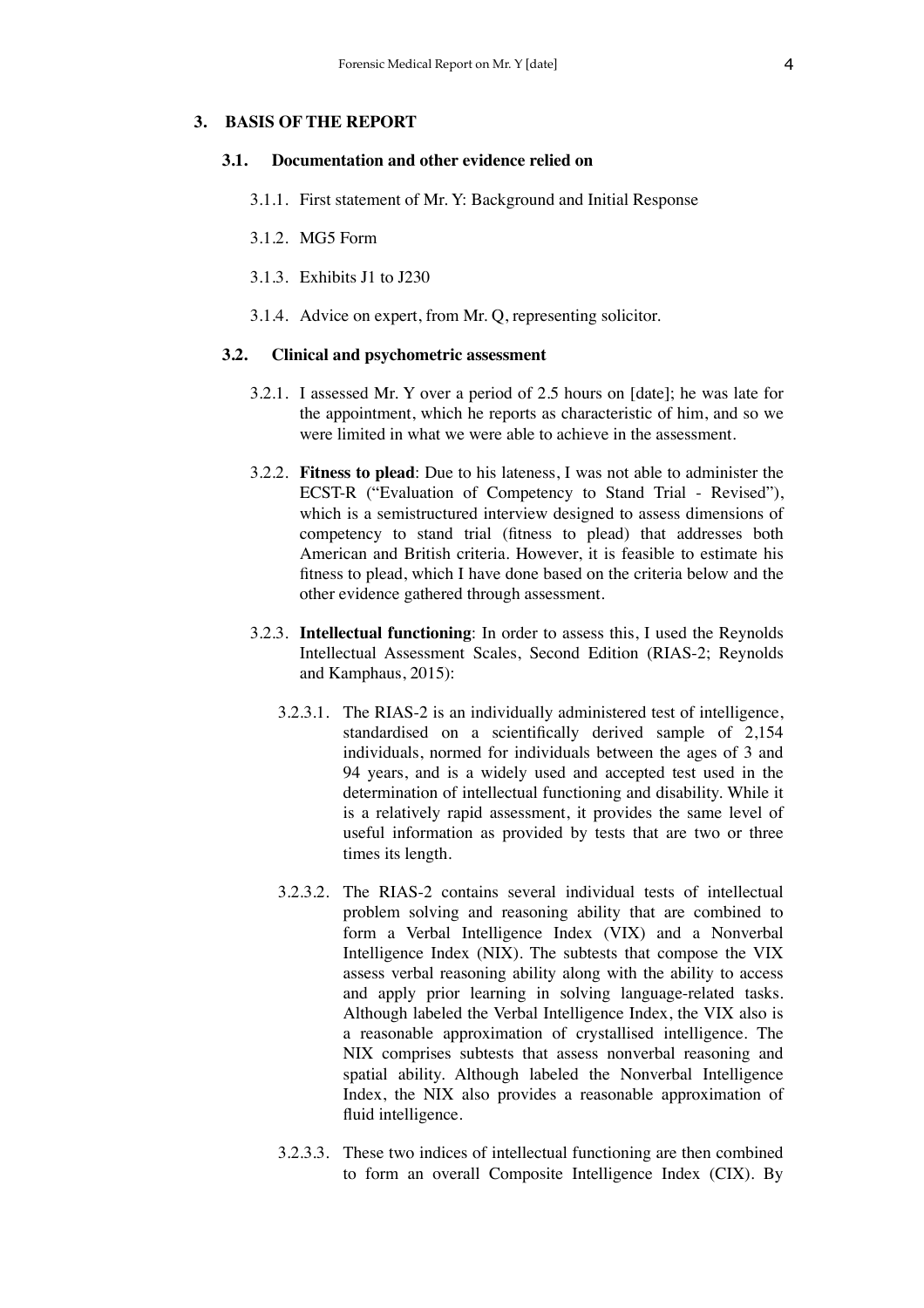combining the VIX and NIX to form the CIX, a stronger, more reliable assessment of general intelligence (g) is obtained. The CIX measures the two most important aspects of general intelligence according to widely accepted theories and research findings: reasoning or fluid abilities and verbal or crystallised abilities. Each of these indexes is expressed as an age-corrected standard score that is scaled to a mean of 100 and a standard deviation of 15. These scores are essentially normally distributed and can be converted to a variety of other metrics if desired.

- 3.2.3.4. The RIAS-2 also contains subtests designed to assess verbal memory and nonverbal memory. Depending on the age of the individual being evaluated, the verbal memory subtest consists of a series of sentences, age-appropriate stories, or both, read aloud to the examinee. The examinee is then asked to recall these sentences or stories as precisely as possible. The nonverbal memory subtest consists of the presentation of pictures of various objects or abstract designs for a period of 5 seconds. The examinee is then shown a page containing six similar objects or figures and must discern which object or figure was previously shown. The scores from the verbal memory and nonverbal memory subtests are combined to form a Composite Memory Index (CMX), which provides a reliable assessment of working memory and also may provide indications as to whether or not a more detailed assessment of memory functions may be required. In addition, the high reliability of the verbal and nonverbal memory subtests allows them to be compared directly to each other.
- 3.2.3.5. Moreover, the RIAS-2 contains subtests designed to assess verbal and nonverbal speeded processing. Depending on the age of the individual being evaluated, the speeded naming task (i.e., verbal speeded processing) consists of rapidly naming a series of common objects (i.e., dogs, cats, tree, cars) or geometric shapes (i.e., triangle, circle, square, star). Also depending on the age of the individual being evaluated, the speeded picture search subtest (i.e., nonverbal speeded processing) consists of the ability to find target faces in an array of faces or finding target pictures (i.e., houses and geometric designs) in an array of similar pictures. The scores from the speeded naming and speeded picture search subtests are combined to form a Speeded Processing Index (SPI), which provides a reliable assessment of speeded processing and also may provide indications as to whether or not a more detailed assessment of speeded processing may be required. In addition, the high reliability of the verbal and nonverbal speeded processing subtests allows them to be compared directly to each other.
- 3.2.3.6. It is recommended that the RIAS-2 subtests be assigned to the indices described above (e.g., VIX, NIX, CIX, CMX, and SPI). For those who do not wish to consider the memory or speeded processing scales as a separate entity and prefer to apportion the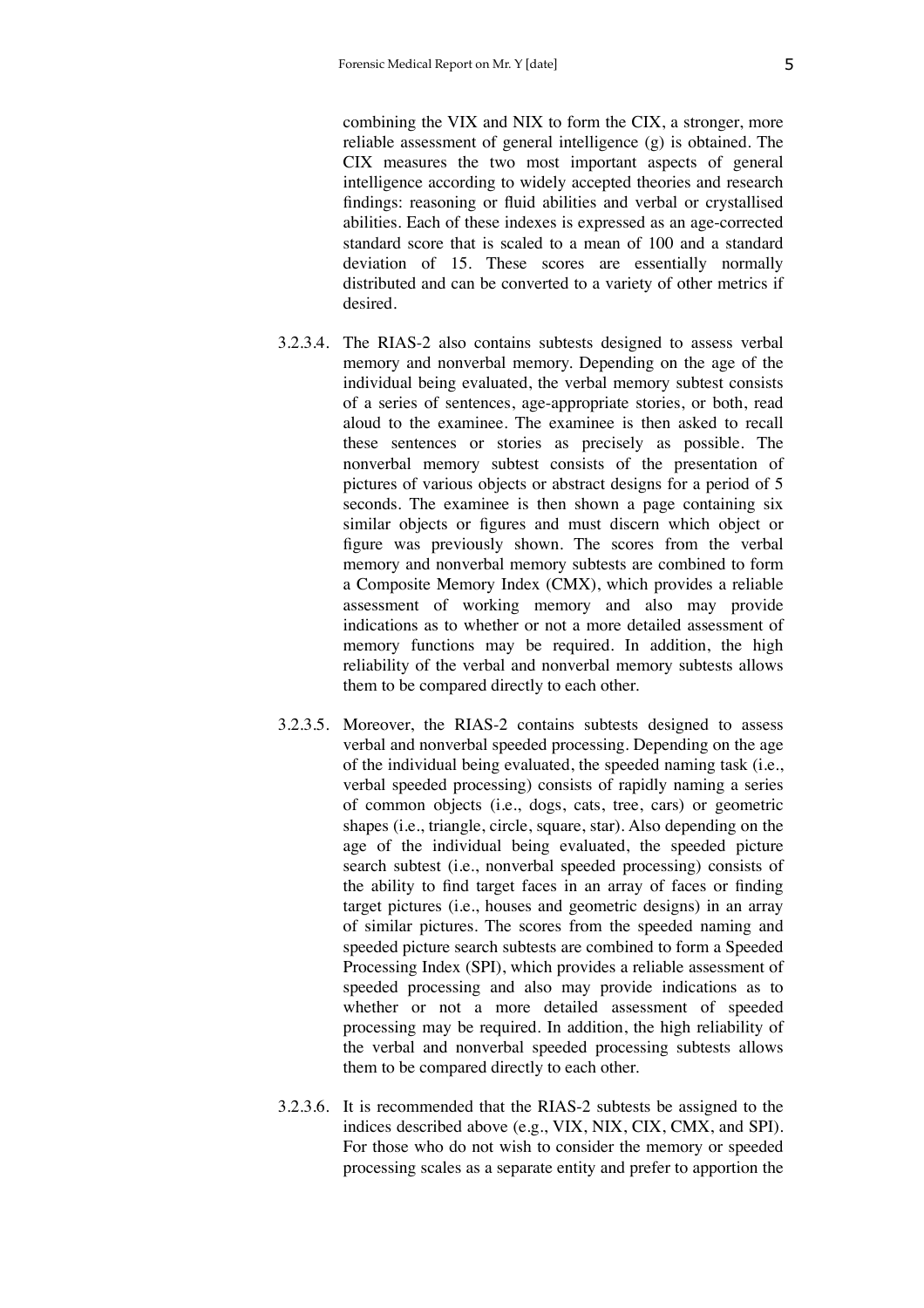subtests strictly according to verbal and nonverbal domains, the RIAS-2 subtests can be combined to form a Total Verbal Battery (TVB) score and a Total Nonverbal Battery (TNB) score. The subtests that compose the Total Verbal Battery score assess verbal reasoning ability, verbal memory, verbal speeded processing and the ability to access and apply prior learning in solving language-related tasks. Although labeled the Total Verbal Battery score, the TVB also is a reasonable approximation of crystallised intelligence. The TNB comprises subtests that assess nonverbal reasoning, spatial ability, nonverbal memory, and nonverbal speeded processing. Although labeled the Total Nonverbal Battery score, the TNB also provides a reasonable approximation of fluid intelligence. These two indexes of intellectual functioning are then combined to form an overall Total Test Battery (TTB) score. By combining the TVB and the TNB to form the TTB, a stronger, more reliable assessment of general intelligence (g) is obtained. The TTB measures the two most important aspects of general intelligence according to recent theories and research findings: reasoning, or fluid, abilities and verbal, or crystallised, abilities. Each of these scores is expressed as an age-corrected standard score that is scaled to a mean of 100 and a standard deviation of 15. These scores are essentially normally distributed and can be converted to a variety of other metrics if desired.

- 3.2.3.7. Mr. Y seemed to make a reasonably good effort and, even when he could not answer specific questions, he remained engaged. No specific measure of effort was used due to the limitations of time.
- 3.2.4. **Social and daily function / "Adaptive behaviour"**: I also used the ABAS-3 (Adaptive Behavior Assessment System, Third Edition; Harrison and Oakland, 2015):
	- 3.2.4.1. This is useful for evaluating those with developmental delays, autism-spectrum disorder, intellectual disability, learningdisabilities, neuropsychological disorders, and sensory or physical impairments.
	- 3.2.4.2. Due to a lack of time, this was partially self-report, partially through interview and estimation, which is of concern methodologically, although minor for the current purposes and instance.
	- 3.2.4.3. It covers the following domains:
		- 3.2.4.3.1. **Communication**: speech, language, and listeningskills needed for communication with other people (for example, vocabulary responding to questions, conversation-skills, nonverbal communication-skills)
		- 3.2.4.3.2. **Functional (pre-)Academics**: basic skills that form the foundations for reading, writing, mathematics, and other skills needed for daily, independent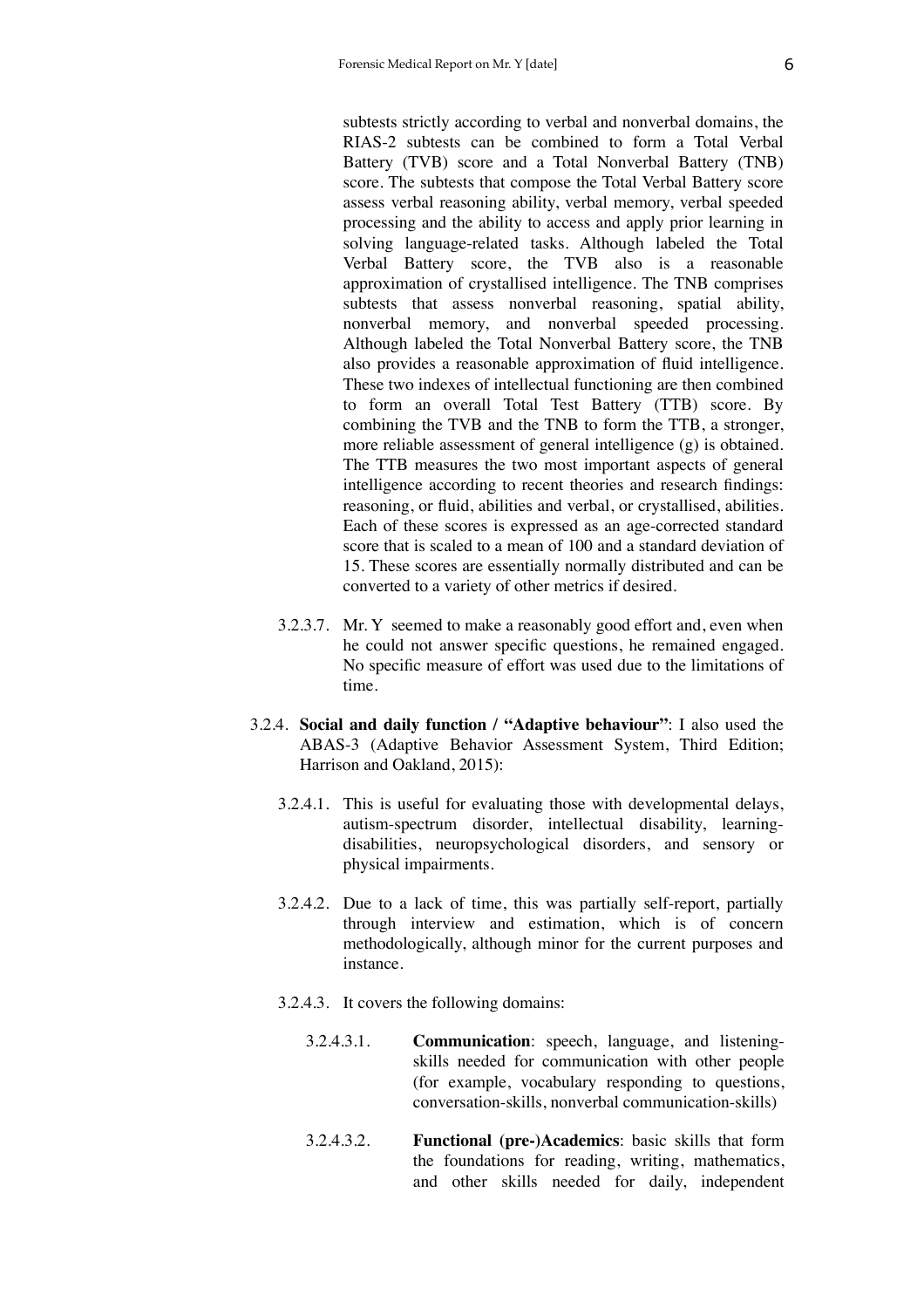functioning (for example, recognising letters, counting, drawing simple shapes, telling time, measuring, writing notes and letters).

- 3.2.4.3.3. **Self-direction**: skills needed for independent, responsibility, and self-control (for example, making choices, starting and completing tasks, following a daily routine, following directions)
- 3.2.4.3.4. **Leisure**: skills needed for engaging in and planning leisure and recreational activities (for example, playing with other, playing with toys, engaging in recreation at home, following rules in a game)
- 3.2.4.3.5. **Social**: skills needed for interacting socially and getting along with other people (for example, expressing affection, having friends, showing and recognising emotions, assisting others, using manners)
- 3.2.4.3.6. **Community-use**: skills needed for functioning and performing important behaviours in the community (for example, getting around in the community, expressing interest in activities outside the home, recognising different facilities)
- 3.2.4.3.7. **Home/School Living**: skills needed for basic care of a home or living setting or a school or classing setting (for example, cleaning, straightening, helping adults with household or classroom tasks, taking care of person possessions)
- 3.2.4.3.8. **Health and Safety**: skills needed for protecting health and responding to illness and injury (for example, following safety-rules, using medicines, showing caution, keeping out of physical danger)
- 3.2.4.3.9. **Self-care**: skills needed for personal care (for example, eating, dressing, bathing, toileting, grooming, hygiene)
- 3.2.4.4. It generates norm-referenced scaled scores and test-age equivalents for the 11 skill-areas. It also provides standard scores, confidence intervals, and percentile ranks for the three broad adaptive domains and the summary score—the General Adaptive Composite. In addition, all scores are categorised descriptively (Extremely Low, Low, Below Average, Average, Above Average, High).
- 3.2.5. Using both of these sources of information, I then determined whether or not Mr. Y has a likely learning-disability, which is considered to be the most common developmental disorder. It is a condition that starts before adulthood, with lasting effect.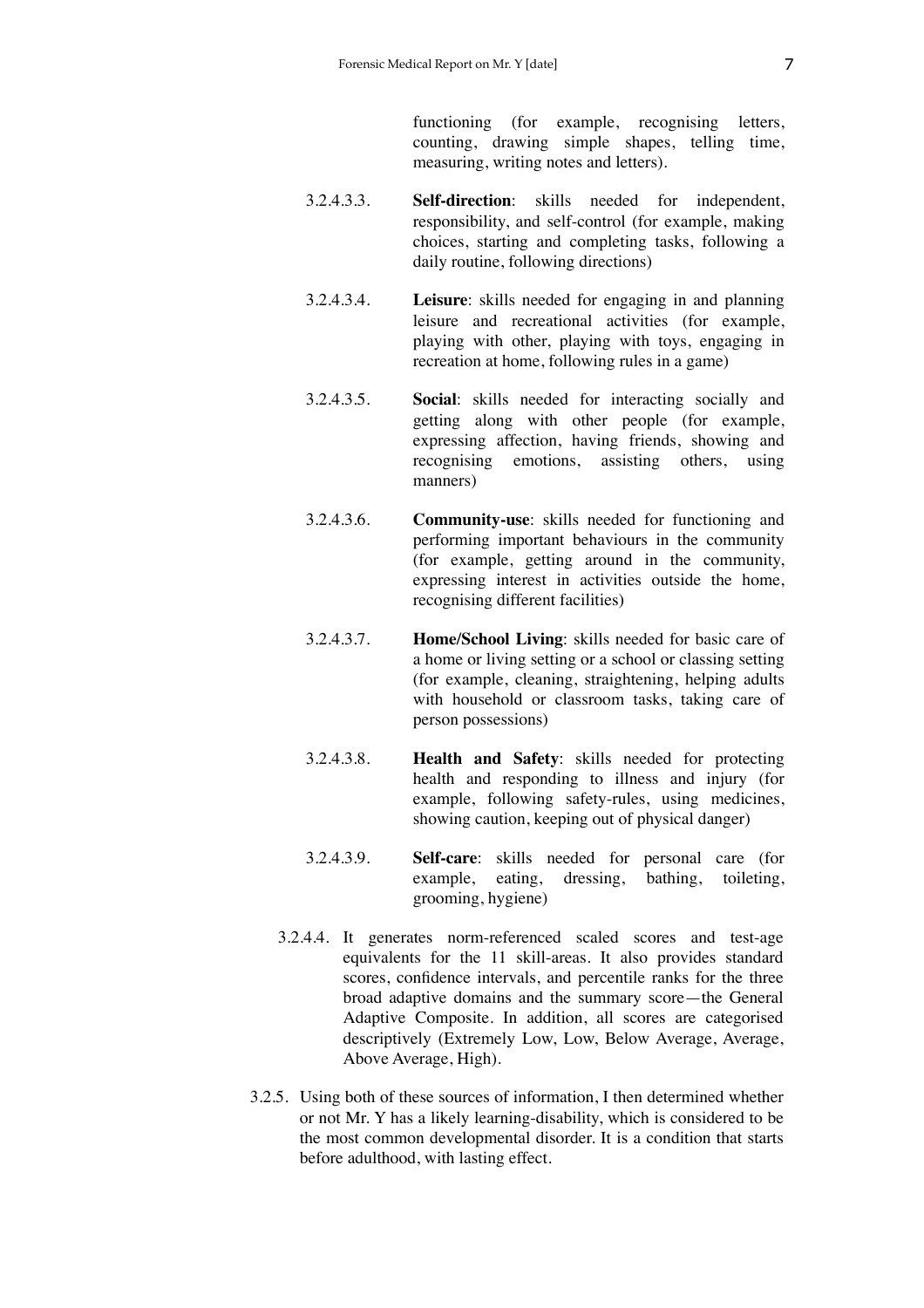- 3.2.6. **Suggestibility**: I used the Gudjonsson Suggestibility Scales (1997) to assess interrogative suggestibility
	- 3.2.6.1. Interrogative suggestibility is the extent to which an interviewee gives into leading questions or, specifically, the extent to which, within a closed social interaction, the client is likely to come to accept messages communicated during formal questioning (as in an interrogation by police), as a result of which his or her behavioural response is affected—such as agreeing with the message communicated, even when such agreement may be incorrect. The GSS scales were designed to measure, objectively, the extent to which interviewees give in to a 'leading' question and to negative feedback used in interrogative pressure. It is conceptually related to the idea of "gullibility" and ability to be led in thinking and the concept of reliability of the reports made by a witness. However, it may be significantly affected by problems with memory, notably verbal memory, and is constructed in a very similar fashion to the verbal memory test in the RIAS-2 and other measures of intellectual ability.
	- 3.2.6.2. It provides a measure of immediate recall, delayed recall, yield to leading questions prior to negative feedback, shift in responses following negative feedback, yield to leading questions after negative feedback, total suggestibility, and confabulation (the process of replacing gaps in memory with imaginary recollections that they believe to be true).

#### **4. OPINION**

#### 4.1. **Intelligence**:

- 4.1.1. His performance on the RIAS-2 was, on average, very low. He achieved a CIX score of 59 and a TTB score of 51; thus, his "IQ" is estimated to be between 51 and 59. This level of performance falls within the range of scores designated as significantly below average (mild to moderate intellectual disability).
- 4.1.2. His CIX-score exceeds the performance of less than one percent of individuals at his age and is the average score for a 9-year-old. This is a summary estimate of global intelligence, defined as the general intellectual ability to reason by drawing a logical inference or natural consequence based on the grounds of consistency.
	- 4.1.2.1. This has significance for his fitness to plead and the manner in which he is to be examined.
- 4.1.3. He achieved a Verbal Intelligence Index (VIX) of 53, which falls within the significantly below average range of verbal intelligence skills and exceeds the performance of less than one percent of individuals his age. The VIX reflects the ability to deduce or infer relationships and apply knowledge to problem-solving, using words and following the system of rules associated with a language,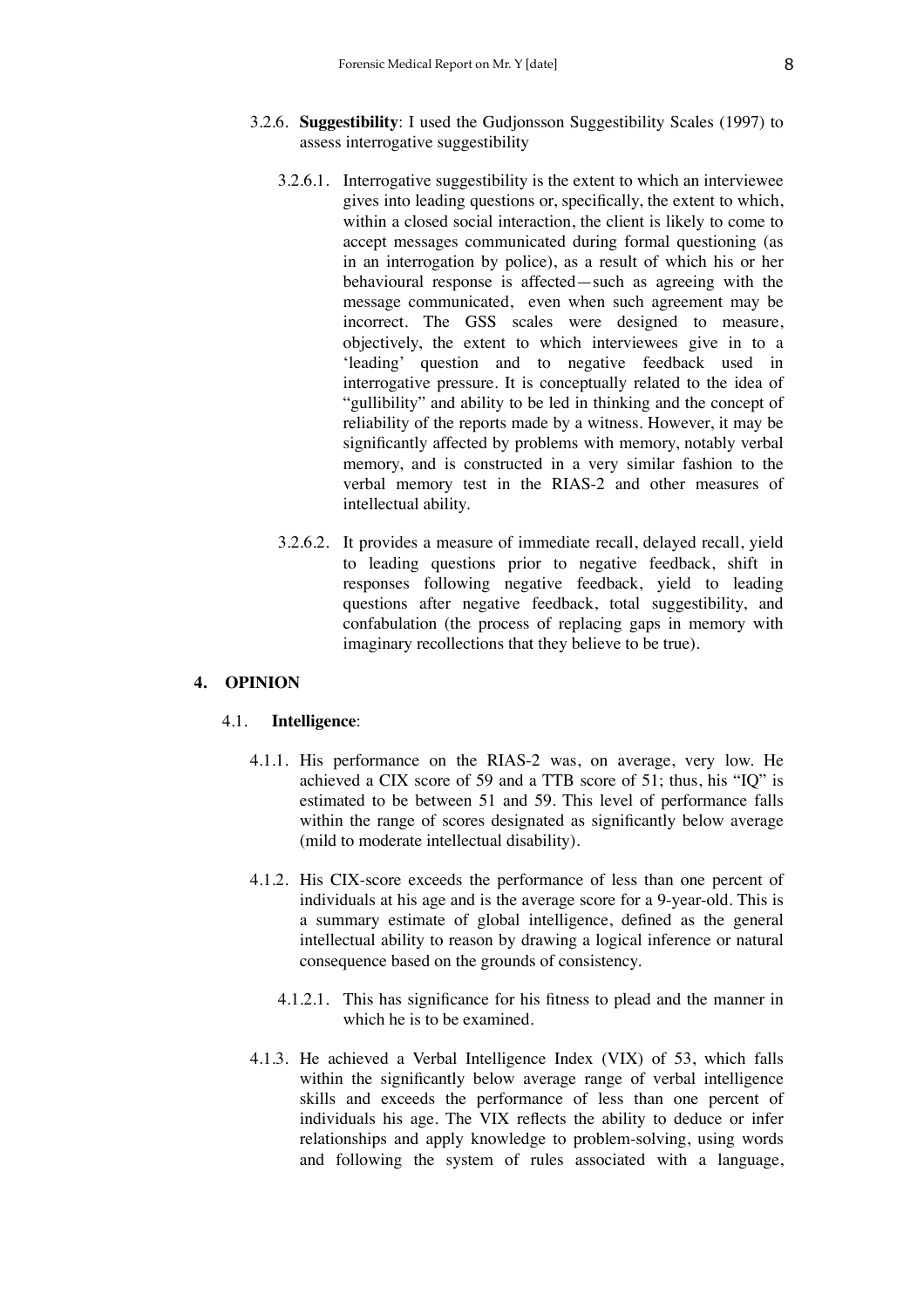including language-comprehension skills. Mr. Y's score on the VIX was equivalent to the average score of an 8.5-year-old.

- 4.1.4. He achieved a Nonverbal Intelligence Index (NIX) of 75, which falls within the moderately below average range of nonverbal intelligence skills and exceeds the performance of 5% of individuals his age. The NIX reflects the ability to perceive, manipulate, or transform accurately the image of spatial patterns into other visual arrangements. Mr. Y's score on the NIX was equivalent to the average score of an almost-10-year-old.
- 4.1.5. He achieved a Composite Memory Index (CMX) of 50, which falls within the significantly below average range of working memory skills. This exceeds the performance of less than one percent of individuals his age. Mr. Y's score was equivalent to the average score of a 7-year-old.
	- 4.1.5.1. The CMX is derived from two supplementary memory subtests; it measures the ability to attend to a stimulus, register the stimulus in immediate memory, and recall or recognise the stimulus. This is of significance for his performance both in interrogation/cross-examination and the Suggestibility measure (below) and the amount of information that should be presented to his at any one time, particularly in cross-examination.
- 4.1.6. He achieved a Speeded Processing Index (SPI) of 78, which falls within the moderately below average range of speeded processing skills. This exceeds the performance of 7% of individuals his age. Mr. Y's score was equivalent to the average for a 10-year-old.
	- 4.1.6.1. This relates to the amount of information and the manner in which that information can be given to Mr. Y in order for his to process it and remember it.
- 4.1.7. Mr. Y achieved a Total Test Battery (or TTB) score of 51. This level of performance on the RIAS-2 falls within the range of scores designated as significantly below average and exceeds the performance of less than one percent of individuals his age.
- 4.1.8. Despite the above, he has an apparently normal attention-span.
- 4.1.9. On average, Mr. Y's RIAS-2 scores are exceeded by 99.7% of his agepeers. His intellectual impairment is reflected in all domains measured by the RIAS-3 including verbal abilities and language-comprehension (lowest 0.1% of his age-peers), ability to perceive, manipulate, or transform accurately the image of spatial patterns into other visual arrangements (lowest 5% of his age-peers), his ability to attend to a stimulus, register the stimulus in immediate memory, and recall the stimulus (lower than the lowest 0.1% of his age-peers), and his speed of processing (lowest 5% of his age-peers).
- 4.1.10. His scores indicate severe deficits in overall development of general intelligence relative to others at his age. Individuals earning general intelligence scores in this range frequently experience severe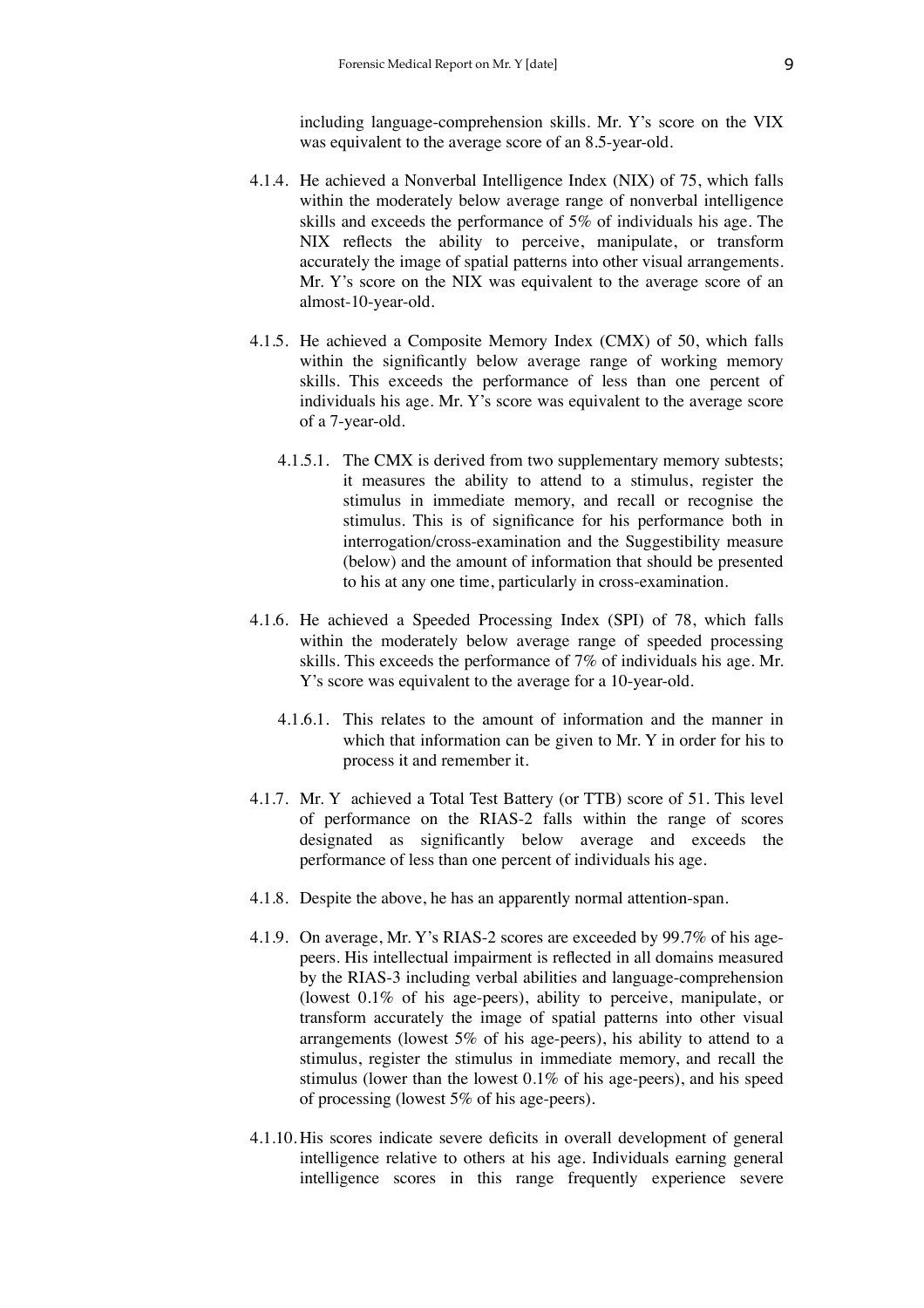difficulties acquiring information through traditional educational methods, whether in the classroom, a vocational training program, or in another setting.

# 4.2. **Adaptive Behaviour**:

- 4.2.1. Mr. Y's estimated adaptive behaviour across all but one domain is also extremely low, with the exception of Self-Care in which he is average. For the meaning of each domain, please see above, §3.2.4.3. His communication, functional academics, self-direction, leisure, social, and community-use are low or extremely low; his home-living health and safety are below average; while his self-care is average. When summed across domains of a General Adaptive Composite, and specific Conceptual, Social, and Practical composite domains, he scores in the low or extremely low area. Thus, there are some significant limitations in adaptive behaviour. From discussion with him, however, I am of the opinion that he takes more notice of his children's needs in Home-Living and Health and Safety than he does for himself, suggesting an issue of motivation in some of these domains.
- 4.2.2. His Functional Academics are particularly problematic and he relies significantly on other people for dealing with bills, official forms, etc. He manages his finances carefully but very basically by splitting up the amount of money he has according to the various current or expected bills within a given financial period, but is unable to budget or monitor the remaining amount. He would also seem to be functionally illiterate, which might be suggestive of the disorder dyslexia, but this should be assessed directly. It has important significance for his ability to protect his best interests when written information is provided to him, notably in forensic matters.

# **4.3. Intellectual / Learning-disability**

- 4.3.1. A learning-disability is diagnosed on the basis of intellectual and social function. From the information provided and that gathered through the psychometrics and interview, it is reasonable to conclude that Mr. Y has a mild-to-moderate intellectual disability (the other categories being borderline, severe, and profound—the latter two indicating a worse condition). As such, he is considered vulnerable (Youth Justice and Criminal Evidence Act, 1999).
- 4.3.2. For a final opinion on the nature and degree of an intellectual disability, a more thorough assessment would be necessary. This would specify his level of academic achievement and/or the specific cognitive deficits in detail, depending on counsel's advice as to whether Mr. Y's level of academic achievement would be more useful for the Court or a review of his cognitive functions.

# 4.4. **Suggestibility**:

4.4.1. There is no evidence to support a conclusion that Mr. Y is prone to interrogative suggestibility. However, while he can misunderstand a story/narrative (i.e., distorting the story without being aware of it), he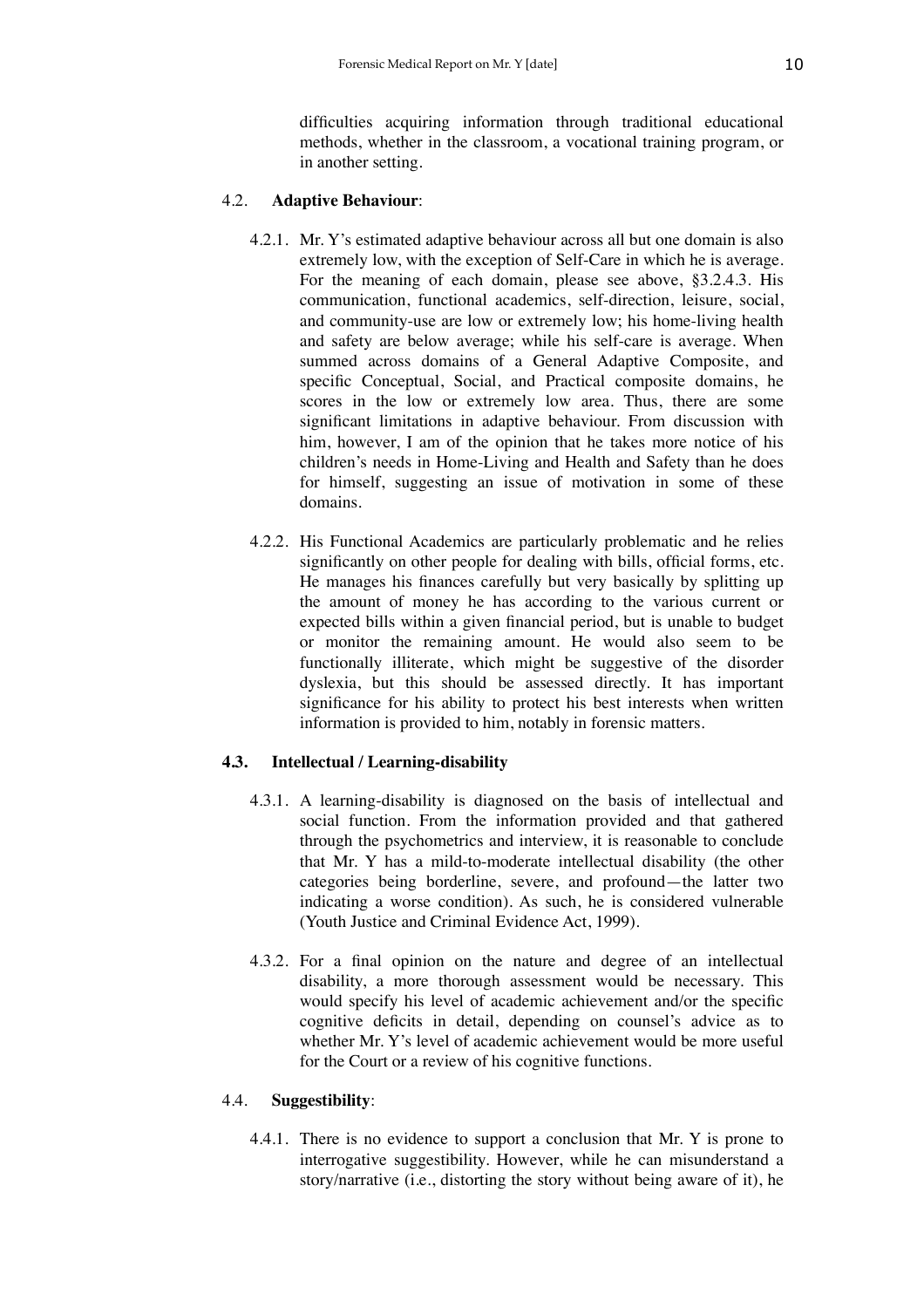then maintains that misunderstanding despite questions that might sway another person to change their understanding of the story. His degree of suggestibility is similar to that of the wider population rather than that of people with intellectual disability and is 10% lower than that for the average court-referral. This means that, as long as information is provided to him in a manner that he can understand, he can process it adequately and is not particularly swayed by casual interrogative pressure.

# **4.5. Fitness to plead:**

- 4.5.1. I am given to understand that the criteria set down by R v Pritchard (R v Pritchard (1836) 7 C. & P. 303) are used for assessing fitness to plead, namely the ability:
	- 4.5.1.1. to comprehend the course of proceedings of the trial, so as to make a proper defence
	- 4.5.1.2. to know that s/he might challenge any jurors to whom s/he may object
	- 4.5.1.3. to comprehend the evidence
	- 4.5.1.4. to give proper instructions to his/her legal representatives
- 4.5.2. Additionally, in M (John) [2003] EWCA Crim 3452, [2003] All ER (D) 199, in reference to instructing solicitors and counsel, it was stated: "… the defendant must be able to convey intelligibly to his lawyers the case which he wishes them to advance on his behalf and the matters which he wishes them to put forward in his defence. It involves being able (a) to understand the lawyers' questions, (b) to apply his mind to answering them, and (c) to convey intelligibly to the lawyers the answers he wishes to give. It is not necessary that his instructions should be plausible or believable or reliable, nor is it necessary that he should be able to see that they are implausible, or unbelievable or unreliable…"
- 4.5.3. Based on the Pritchard criteria, I estimate that Mr. Y is fit to plead conditional upon the manner of communication to him both by his representative lawyers and by opposing counsel. It will be necessary to explain to him carefully why and how he can challenge jurors. He will be able to understand the course of proceedings if this communicated in small chunks of information that are presented at the relevant time—explaining to him in one large chunk will be counterproductive. His giving proper instructions and expressing his understanding and wishes intelligibly will depend on the manner of communication, which should be appropriate for a 9-year-old's cognitive function. An experienced intermediary is required.
- 4.5.4. Given the Pritchard criteria's reference to the required abilities: to give proper instruction to legal representatives; to comprehend the evidence; and to comprehend the course of the proceedings of the trial, the intermediary would be required for conference and the whole trial.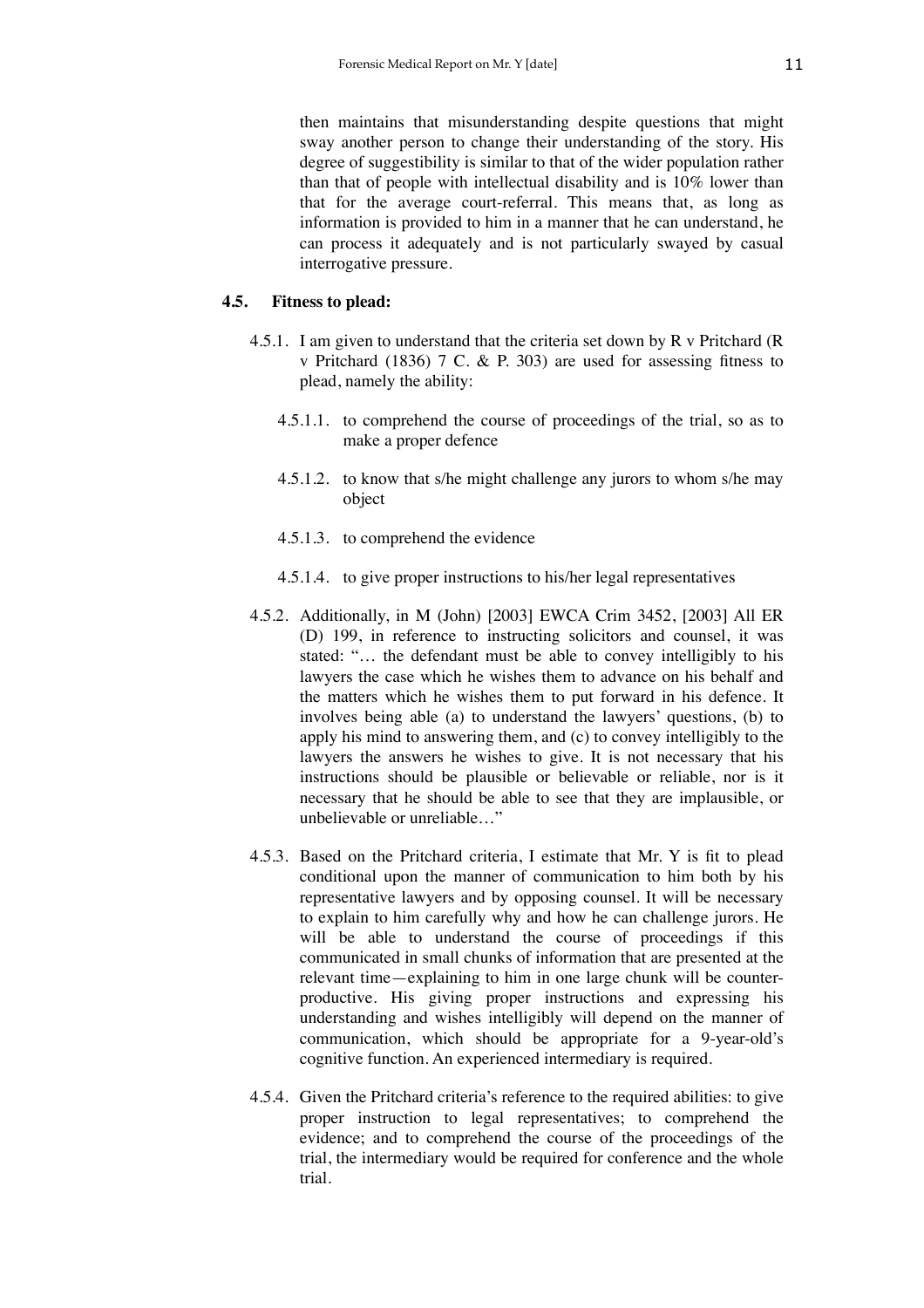#### 4.6. **Achieving best evidence**:

- 4.6.1. I rely significantly on Toolkits 4, 5, and 12 of the Advocate's Gateway, the first of which is called "Planning to question someone with a learning disability", all available at [www.theadvocatesgateway.org.](http://www.theadvocatesgateway.org)
- 4.6.2. Given that this report is conditional and has highlighted the possible need for further assessment, in the interim I recommend the following:
	- 4.6.2.1. pre-Court familiarisation, regardless of his previous experience with Court.
	- 4.6.2.2. memory-refreshment for his testimony; the use of a neutral supporter to help reduce stress and understand and navigate the physical environment
	- 4.6.2.3. he should be prompted to write out a card with the communication-rules of Court using his own words and/or images to help him keep these in mind.
	- 4.6.2.4. the approach involved in Enhanced Cognitive Interviewing and, in particular, use simple, everyday words and ensure they are concrete rather than abstract words wherever possible; Section 6 of Toolkit 4 is particularly helpful here.
	- 4.6.2.5. in particular, identifying clearly any changes in topic or line of questioning and following a logical, chronological order, while avoiding getting out of sequence. It is evident that Mr. Y has trouble with abstract concepts and ideas such as time, duration and distance, the handling of money and personal organisation, and planning and sequencing ideas.
	- 4.6.2.6. the use of a visual anxiety/frustration scale would help to identify when, for example, breaks in testimony might be helpful. His emotions will affect his ability to process information and retrieve accurate memories; stress can readily cause mental overload and the provision of inappropriate / untruthful answers, including inappropriate acquiescence or anger.
- 4.6.3. This list is not exhaustive and I defer to the expert opinion of an intermediary, as part of the requirements of the recommendations lie outside my area of expertise.